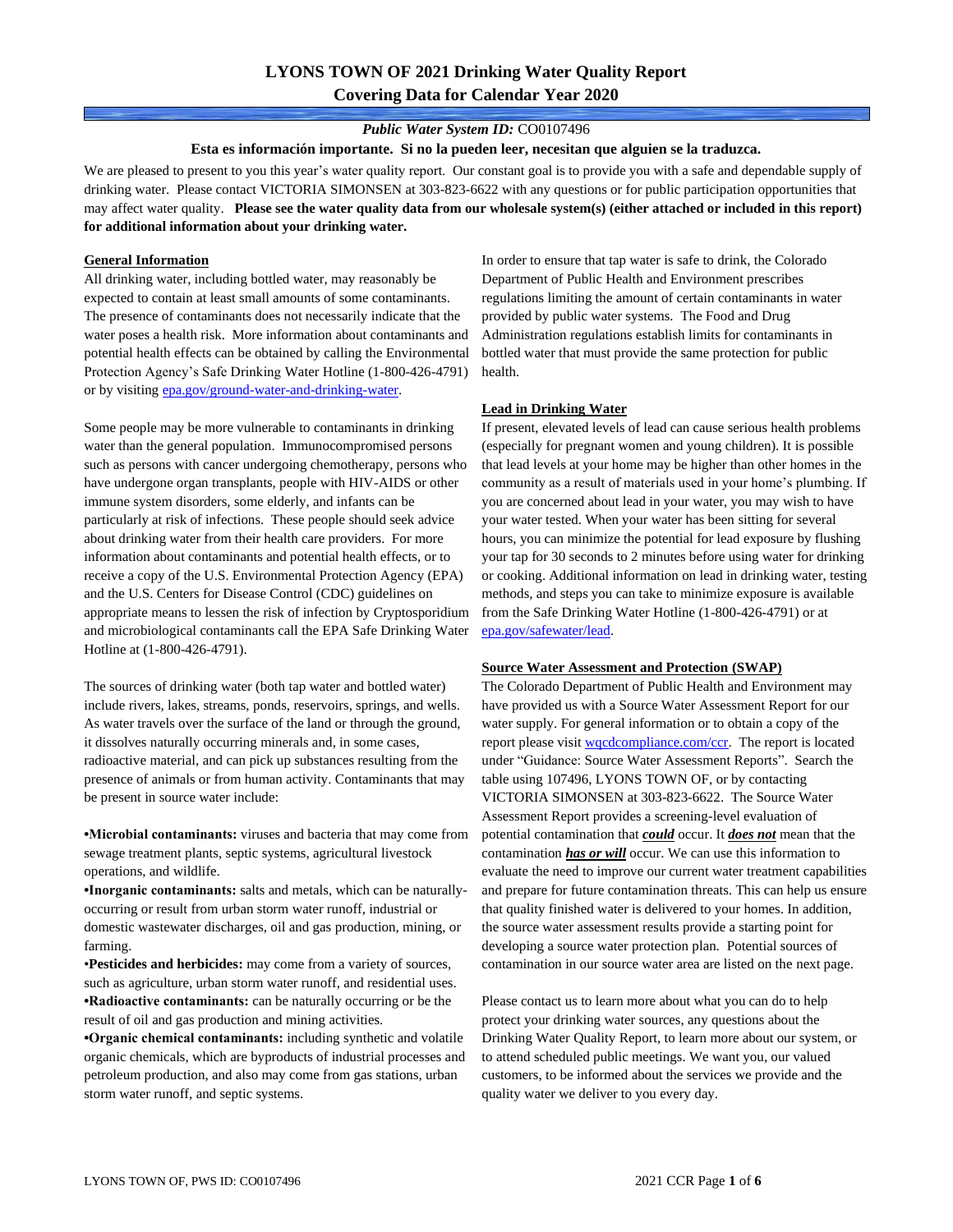## **Our Water Sources**

| Sources (Water Type - Source Type)                                                                                                                                                                                                                                                                                                                                                                                                                      | <b>Potential Source(s) of Contamination</b>                                                                                                                                                                                                                                                                                                                                                                                                                                                                                                                                   |
|---------------------------------------------------------------------------------------------------------------------------------------------------------------------------------------------------------------------------------------------------------------------------------------------------------------------------------------------------------------------------------------------------------------------------------------------------------|-------------------------------------------------------------------------------------------------------------------------------------------------------------------------------------------------------------------------------------------------------------------------------------------------------------------------------------------------------------------------------------------------------------------------------------------------------------------------------------------------------------------------------------------------------------------------------|
| PURCHASED WATER FROM LONGMONT (Surface Water-<br>Consecutive Connection) that includes: CARTER LAKE<br><b>CONNECTING PIPELINE</b> (Surface Water-Intake)<br><b>BURCH LAKE (Surface Water-Intake)</b><br><b>SAINT VRAIN (Surface Water-Intake)</b><br><b>NORTH PIPELINE</b> (Surface Water-Intake)<br>SOUTH ST VRAIN CREEK (Surface Water-Intake)<br><b>CARTER PIPELINE</b> (Surface Water-Intake)<br>HIGHLAND DITCH PUMP STATION (Surface Water-Intake) | EPA Hazardous Waste Generators, EPA Chemical<br>Inventory/Storage Sites, EPA Toxic Release Inventory Sites,<br>Permitted Wastewater Discharge Sites, Aboveground,<br>Underground and Leaking Storage Tank Sites, Solid Waste Sites,<br>Existing/Abandoned Mine Sites, Other Facilities,<br>Commercial/Industrial/Transportation, High Intensity<br>Residential, Low Intensity Residential, Urban Recreational<br>Grasses, Row Crops, Fallow, Small Grains, Pasture / Hay,<br>Deciduous Forest, Evergreen Forest, Mixed Forest, Septic<br>Systems, Oil / Gas Wells, Road Miles |

## **Terms and Abbreviations**

- **Maximum Contaminant Level (MCL)** − The highest level of a contaminant allowed in drinking water.
- **Treatment Technique (TT)** − A required process intended to reduce the level of a contaminant in drinking water.
- **Health-Based** − A violation of either a MCL or TT.
- **Non-Health-Based** − A violation that is not a MCL or TT.
- **Action Level (AL)** − The concentration of a contaminant which, if exceeded, triggers treatment and other regulatory requirements.
- **Maximum Residual Disinfectant Level (MRDL)** − The highest level of a disinfectant allowed in drinking water. There is convincing evidence that addition of a disinfectant is necessary for control of microbial contaminants.
- **Maximum Contaminant Level Goal (MCLG)** − The level of a contaminant in drinking water below which there is no known or expected risk to health. MCLGs allow for a margin of safety.
- **Maximum Residual Disinfectant Level Goal (MRDLG)** − The level of a drinking water disinfectant, below which there is no known or expected risk to health. MRDLGs do not reflect the benefits of the use of disinfectants to control microbial contaminants.
- **Violation (No Abbreviation)** − Failure to meet a Colorado Primary Drinking Water Regulation.
- **Formal Enforcement Action (No Abbreviation)** − Escalated action taken by the State (due to the risk to public health, or number or severity of violations) to bring a non-compliant water system back into compliance.
- **Variance and Exemptions (V/E)** − Department permission not to meet a MCL or treatment technique under certain conditions.
- **Gross Alpha (No Abbreviation)** − Gross alpha particle activity compliance value. It includes radium-226, but excludes radon 222, and uranium.
- **Picocuries per liter (pCi/L)** − Measure of the radioactivity in water.
- **Nephelometric Turbidity Unit (NTU)** − Measure of the clarity or cloudiness of water. Turbidity in excess of 5 NTU is just noticeable to the typical person.
- **Compliance Value (No Abbreviation)** Single or calculated value used to determine if regulatory contaminant level (e.g. MCL) is met. Examples of calculated values are the 90<sup>th</sup> Percentile, Running Annual Average (RAA) and Locational Running Annual Average (LRAA).
- **Average (x-bar)** − Typical value.
- **Range (R)**  $-$  Lowest value to the highest value.
- **Sample Size (n)** − Number or count of values (i.e. number of water samples collected).
- **Parts per million = Milligrams per liter (ppm = mg/L)** − One part per million corresponds to one minute in two years or a single penny in \$10,000.
- **Parts per billion = Micrograms per liter (ppb = ug/L)** − One part per billion corresponds to one minute in 2,000 years, or a single penny in \$10,000,000.
- **Not Applicable (N/A)** Does not apply or not available.
- **Level 1 Assessment** A study of the water system to identify potential problems and determine (if possible) why total coliform bacteria have been found in our water system.
- **Level 2 Assessment** A very detailed study of the water system to identify potential problems and determine (if possible) why an E. coli MCL violation has occurred and/or why total coliform bacteria have been found in our water system on multiple occasions.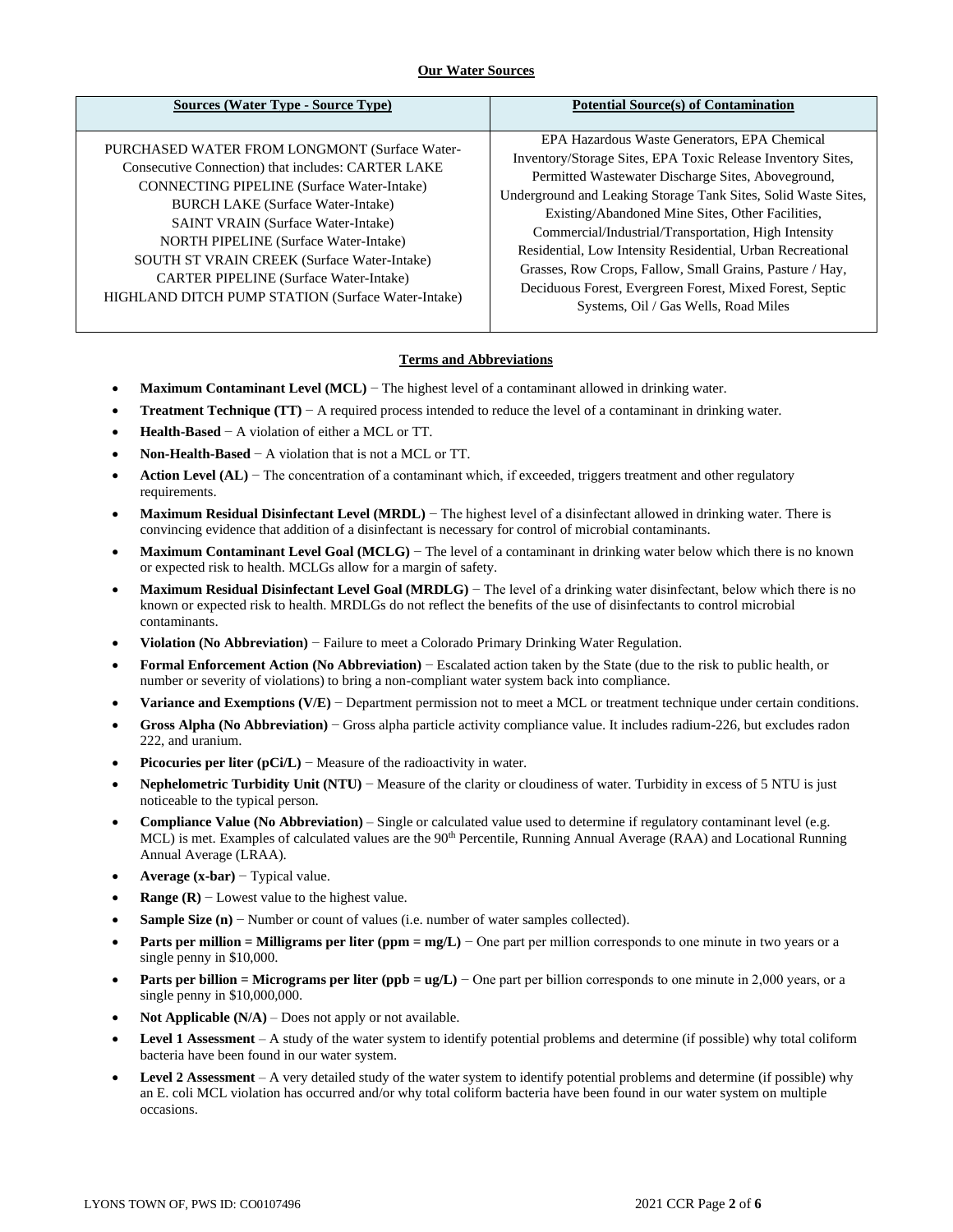# **Detected Contaminants**

LYONS TOWN OF routinely monitors for contaminants in your drinking water according to Federal and State laws. The following table(s) show all detections found in the period of January 1 to December 31, 2020 unless otherwise noted. The State of Colorado requires us to monitor for certain contaminants less than once per year because the concentrations of these contaminants are not expected to vary significantly from year to year, or the system is not considered vulnerable to this type of contamination. Therefore, some of our data, though representative, may be more than one year old. Violations and Formal Enforcement Actions, if any, are reported in the next section of this report.

**Note:** Only detected contaminants sampled within the last 5 years appear in this report. If no tables appear in this section, then no contaminants were detected in the last round of monitoring.

|                                    | Disinfectants Sampled in the Distribution System<br><b>TT Requirement:</b> At least 95% of samples per period (month or quarter) must be at least 0.2 ppm $OR$<br>If sample size is less than 40 no more than 1 sample is below 0.2 ppm<br><b>Typical Sources:</b> Water additive used to control microbes |                                                                     |                                                |                              |                        |             |  |  |  |  |
|------------------------------------|------------------------------------------------------------------------------------------------------------------------------------------------------------------------------------------------------------------------------------------------------------------------------------------------------------|---------------------------------------------------------------------|------------------------------------------------|------------------------------|------------------------|-------------|--|--|--|--|
| <b>Disinfectant</b><br><b>Name</b> | <b>Time Period</b>                                                                                                                                                                                                                                                                                         | <b>Results</b>                                                      | <b>Number of Samples</b><br><b>Below Level</b> | <b>Sample</b><br><b>Size</b> | TT<br><b>Violation</b> | <b>MRDL</b> |  |  |  |  |
| Chlorine                           | December, 2020                                                                                                                                                                                                                                                                                             | Lowest period percentage of samples<br>meeting TT requirement: 100% |                                                | 2                            | No                     | $4.0$ ppm   |  |  |  |  |

|                            | Lead and Copper Sampled in the Distribution System |                                       |                              |                           |                                      |                                              |                                                                  |                                                                               |  |  |  |
|----------------------------|----------------------------------------------------|---------------------------------------|------------------------------|---------------------------|--------------------------------------|----------------------------------------------|------------------------------------------------------------------|-------------------------------------------------------------------------------|--|--|--|
| Contaminant<br><b>Name</b> | <b>Time</b><br>Period                              | 90 <sup>th</sup><br><b>Percentile</b> | <b>Sample</b><br><b>Size</b> | Unit of<br><b>Measure</b> | 90 <sup>th</sup><br>Percentile<br>AL | <b>Sample</b><br><b>Sites</b><br>Above<br>AL | 90 <sup>th</sup><br><b>Percentile</b><br>AL<br><b>Exceedance</b> | <b>Typical Sources</b>                                                        |  |  |  |
| Copper                     | 08/21/2020<br>to<br>09/26/2020                     | 0.04                                  | 10                           | ppm                       | 1.3                                  | $\theta$                                     | N <sub>o</sub>                                                   | Corrosion of<br>household plumbing<br>systems; Erosion of<br>natural deposits |  |  |  |
| Lead                       | 08/21/2020<br>to<br>09/26/2020                     |                                       | 10                           | ppb                       | 15                                   | $\Omega$                                     | N <sub>0</sub>                                                   | Corrosion of<br>household plumbing<br>systems; Erosion of<br>natural deposits |  |  |  |

|                                        | Disinfection Byproducts Sampled in the Distribution System |         |                       |                              |                           |            |             |                                |                                             |  |  |  |
|----------------------------------------|------------------------------------------------------------|---------|-----------------------|------------------------------|---------------------------|------------|-------------|--------------------------------|---------------------------------------------|--|--|--|
| <b>Name</b>                            | Year                                                       | Average | Range<br>$Low - High$ | <b>Sample</b><br><b>Size</b> | Unit of<br><b>Measure</b> | <b>MCL</b> | <b>MCLG</b> | <b>MCL</b><br><b>Violation</b> | <b>Typical Sources</b>                      |  |  |  |
| Total<br>Haloacetic<br>Acids<br>(HAA5) | 2020                                                       | 16.35   | 15.5 to 18            | 4                            | ppb                       | 60         | N/A         | N <sub>o</sub>                 | Byproduct of drinking<br>water disinfection |  |  |  |
| Total<br>Trihalome<br>thanes<br>(TTHM) | 2020                                                       | 40.9    | 22.8 to 54            | $\overline{4}$               | ppb                       | 80         | N/A         | N <sub>o</sub>                 | Byproduct of drinking<br>water disinfection |  |  |  |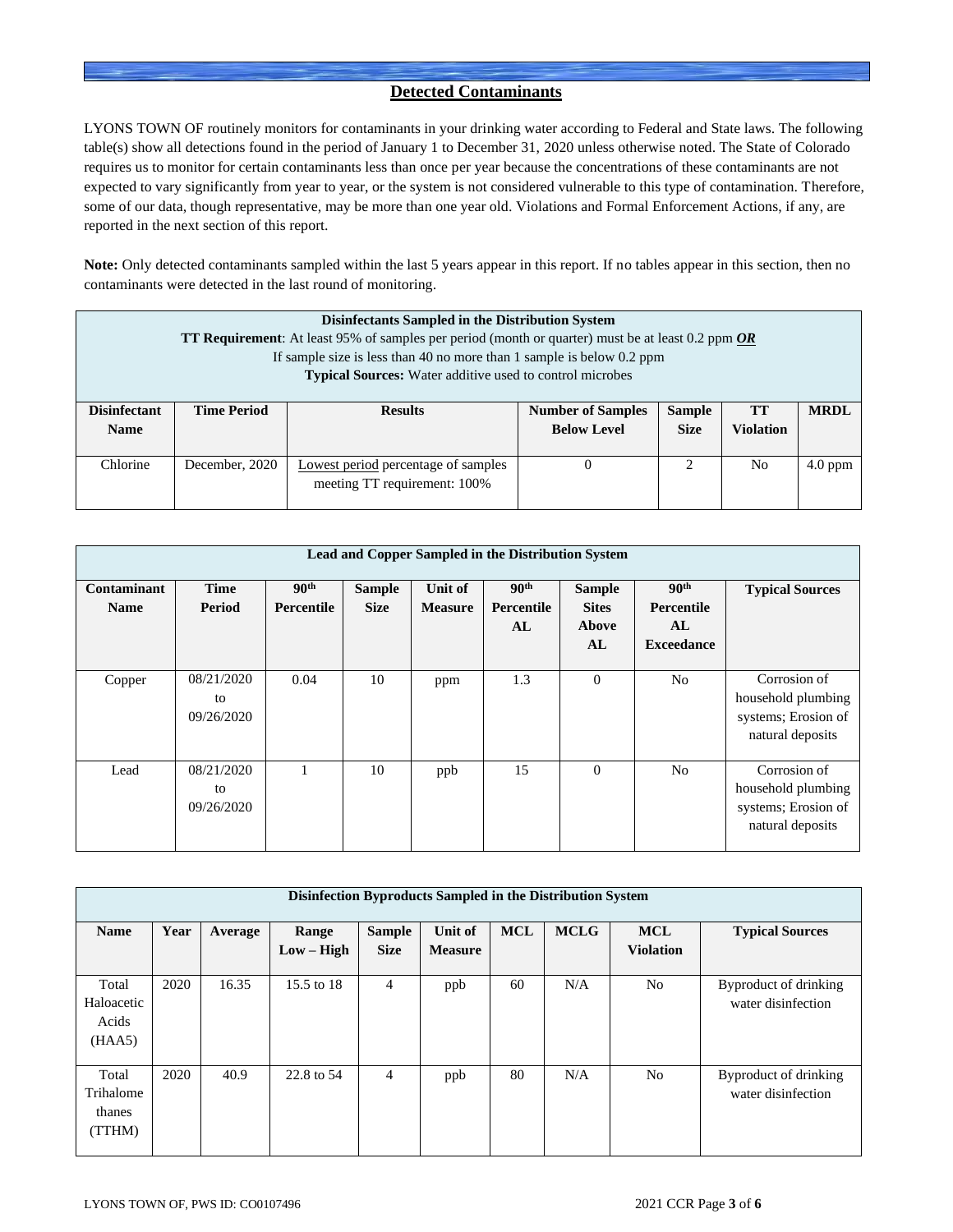LYONS TOWN OF purchased all their water from the City of Longmont and have included Longmont's test results from their water quality report. The following table shows the most recent test results for contaminants that were detected in Longmont's drink water at the entry point to the distrubution system and have limits set by EPA and CDPHE regualtions. Possible sources of the contaminants are noted in the last column. These are not necessarily the source of contaminant in Longmont's water.

|                                    | Disinfectants Sampled in the Distribution System<br><b>TT Requirement</b> : At least 95% of samples per period (month or quarter) must be at least 0.2 ppm <b>OR</b><br>If sample size is less than 40 no more than 1 sample is below $0.2$ ppm<br><b>Typical Sources:</b> Water additive used to control microbes |                                                                     |                                                |                              |                               |             |  |  |  |  |
|------------------------------------|--------------------------------------------------------------------------------------------------------------------------------------------------------------------------------------------------------------------------------------------------------------------------------------------------------------------|---------------------------------------------------------------------|------------------------------------------------|------------------------------|-------------------------------|-------------|--|--|--|--|
| <b>Disinfectant</b><br><b>Name</b> | <b>Time Period</b>                                                                                                                                                                                                                                                                                                 | <b>Results</b>                                                      | <b>Number of Samples</b><br><b>Below Level</b> | <b>Sample</b><br><b>Size</b> | <b>TT</b><br><b>Violation</b> | <b>MRDL</b> |  |  |  |  |
| Chlorine                           | December, 2020                                                                                                                                                                                                                                                                                                     | Lowest period percentage of samples<br>meeting TT requirement: 100% | $\Omega$                                       | 107                          | No.                           | $4.0$ ppm   |  |  |  |  |

|                            | Lead and Copper Sampled in the Distribution System |                                       |                              |                                  |                                      |                                              |                                                                  |                                                                               |  |  |  |
|----------------------------|----------------------------------------------------|---------------------------------------|------------------------------|----------------------------------|--------------------------------------|----------------------------------------------|------------------------------------------------------------------|-------------------------------------------------------------------------------|--|--|--|
| Contaminant<br><b>Name</b> | <b>Time</b><br>Period                              | 90 <sup>th</sup><br><b>Percentile</b> | <b>Sample</b><br><b>Size</b> | <b>Unit of</b><br><b>Measure</b> | 90 <sup>th</sup><br>Percentile<br>AL | <b>Sample</b><br><b>Sites</b><br>Above<br>AL | 90 <sup>th</sup><br><b>Percentile</b><br>AL<br><b>Exceedance</b> | <b>Typical Sources</b>                                                        |  |  |  |
| Copper                     | 06/15/2020<br>to<br>06/23/2020                     | 0.04                                  | 30                           | ppm                              | 1.3                                  | $\Omega$                                     | N <sub>0</sub>                                                   | Corrosion of<br>household plumbing<br>systems; Erosion of<br>natural deposits |  |  |  |
| Lead                       | 06/15/2020<br>to<br>06/23/2020                     | 1.4                                   | 30                           | ppb                              | 15                                   | $\Omega$                                     | N <sub>0</sub>                                                   | Corrosion of<br>household plumbing<br>systems; Erosion of<br>natural deposits |  |  |  |

|                                        | Disinfection Byproducts Sampled in the Distribution System |         |                       |                              |                           |            |             |                                |                                             |  |  |  |  |
|----------------------------------------|------------------------------------------------------------|---------|-----------------------|------------------------------|---------------------------|------------|-------------|--------------------------------|---------------------------------------------|--|--|--|--|
| <b>Name</b>                            | Year                                                       | Average | Range<br>$Low - High$ | <b>Sample</b><br><b>Size</b> | Unit of<br><b>Measure</b> | <b>MCL</b> | <b>MCLG</b> | <b>MCL</b><br><b>Violation</b> | <b>Typical Sources</b>                      |  |  |  |  |
| Total<br>Haloacetic<br>Acids<br>(HAA5) | 2020                                                       | 17.27   | 13.5 to 23.8          | 32                           | ppb                       | 60         | N/A         | N <sub>o</sub>                 | Byproduct of drinking<br>water disinfection |  |  |  |  |
| Total<br>Trihalome<br>thanes<br>(TTHM) | 2020                                                       | 31.87   | $21.22$ to<br>42.6    | 32                           | ppb                       | 80         | N/A         | No                             | Byproduct of drinking<br>water disinfection |  |  |  |  |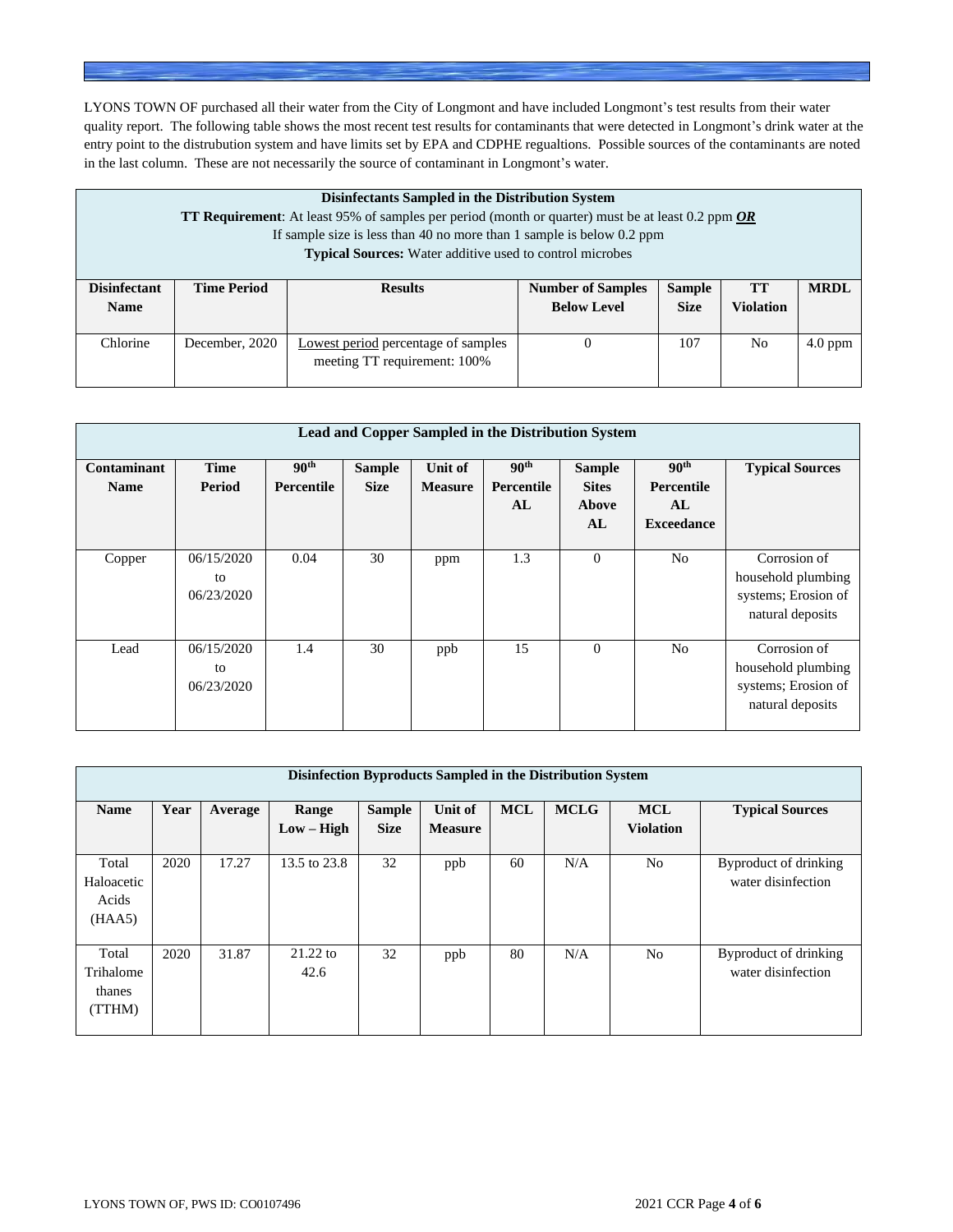|                      | Total Organic Carbon (Disinfection Byproducts Precursor) Removal Ratio of Raw and Finished Water |         |            |               |                |                                                                                                                       |                  |                        |  |  |  |
|----------------------|--------------------------------------------------------------------------------------------------|---------|------------|---------------|----------------|-----------------------------------------------------------------------------------------------------------------------|------------------|------------------------|--|--|--|
| Contaminant          | Year                                                                                             | Average | Range      | <b>Sample</b> | Unit of        | <b>TT Minimum</b>                                                                                                     | <b>TT</b>        | <b>Typical Sources</b> |  |  |  |
| <b>Name</b>          |                                                                                                  |         | Low – High | <b>Size</b>   | <b>Measure</b> | Ratio                                                                                                                 | <b>Violation</b> |                        |  |  |  |
|                      |                                                                                                  |         |            |               |                |                                                                                                                       |                  |                        |  |  |  |
| <b>Total Organic</b> | 2020                                                                                             | 1.53    | 1 to 1.9   | 52            | Ratio          | 1.00                                                                                                                  | No.              | Naturally present      |  |  |  |
| Carbon Ratio         |                                                                                                  |         |            |               |                |                                                                                                                       |                  | in the                 |  |  |  |
|                      |                                                                                                  |         |            |               |                |                                                                                                                       |                  | environment            |  |  |  |
|                      |                                                                                                  |         |            |               |                |                                                                                                                       |                  |                        |  |  |  |
|                      |                                                                                                  |         |            |               |                | *If minimum ratio not met and no violation identified then the system achieved compliance using alternative criteria. |                  |                        |  |  |  |

|                            |                       |                                                                                             | <b>Summary of Turbidity Sampled at the Entry Point to the Distribution System</b> |                               |                                  |
|----------------------------|-----------------------|---------------------------------------------------------------------------------------------|-----------------------------------------------------------------------------------|-------------------------------|----------------------------------|
| Contaminant<br><b>Name</b> | <b>Sample</b><br>Date | <b>Level Found</b>                                                                          | <b>TT Requirement</b>                                                             | <b>TT</b><br><b>Violation</b> | <b>Typical</b><br><b>Sources</b> |
| Turbidity                  | Date/Month:<br>Jun    | Highest single measurement:<br>$0.08$ NTU                                                   | Maximum 1 NTU for any single<br>measurement                                       | N <sub>0</sub>                | Soil Runoff                      |
| Turbidity                  | Month:<br>Dec         | Lowest monthly percentage of<br>samples meeting TT requirement<br>for our technology: 100 % | In any month, at least 95% of<br>samples must be less than 0.3 NTU                | N <sub>o</sub>                | Soil Runoff                      |

|                            |      |         | Inorganic Contaminants Sampled at the Entry Point to the Distribution System |                              |                           |                |                |                                |                                                                                                                                                |
|----------------------------|------|---------|------------------------------------------------------------------------------|------------------------------|---------------------------|----------------|----------------|--------------------------------|------------------------------------------------------------------------------------------------------------------------------------------------|
| Contaminant<br><b>Name</b> | Year | Average | Range<br>$Low - High$                                                        | <b>Sample</b><br><b>Size</b> | Unit of<br><b>Measure</b> | MCL            | <b>MCLG</b>    | <b>MCL</b><br><b>Violation</b> | <b>Typical Sources</b>                                                                                                                         |
| Gross Alpha                | 2012 | 0.6     | $0.06$ to $0.6$                                                              | $\mathbf{1}$                 | pCi/L                     | 15             | $\theta$       | No                             | Erosion of natural<br>deposits                                                                                                                 |
| Barium                     | 2020 | 0.01    | $0.01$ to $0.01$                                                             | 1                            | ppm                       | $\overline{2}$ | 2              | N <sub>o</sub>                 | Discharge of<br>drilling wastes;<br>discharge from<br>metal refineries;<br>erosion of natural<br>deposits                                      |
| Fluoride                   | 2020 | 0.64    | $0.64$ to $0.64$                                                             | 1                            | ppm                       | $\overline{4}$ | $\overline{4}$ | N <sub>o</sub>                 | Erosion of natural<br>deposits; water<br>additive which<br>promotes strong<br>teeth; discharge<br>from fertilizer and<br>aluminum<br>factories |